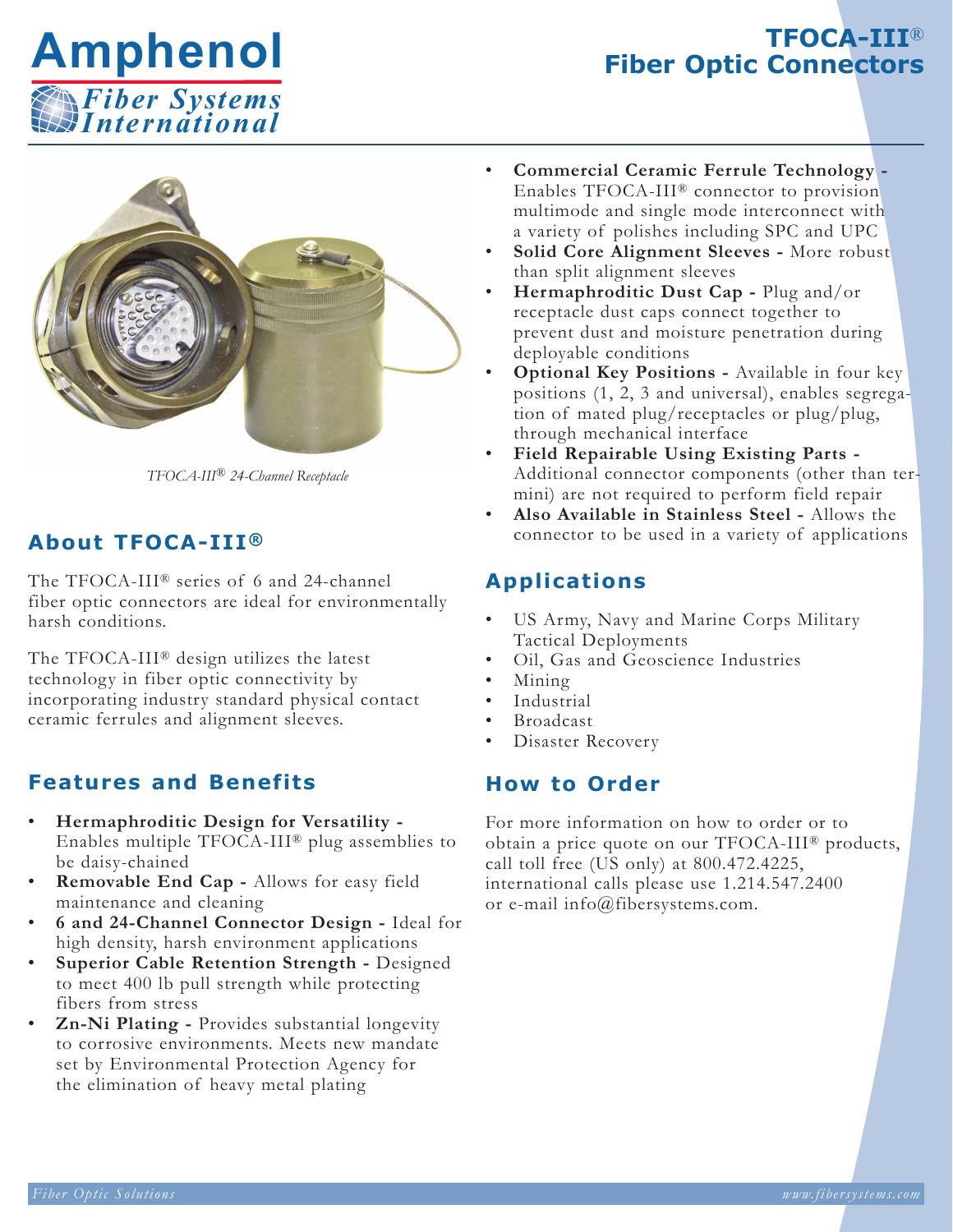

# **TFOCA-III**® **Fiber Optic Connectors**

### **TFOCA-III® Connector Specifications**

| <b>Specification</b>                                 | <b>Measurement/Detail</b>                                                                           |
|------------------------------------------------------|-----------------------------------------------------------------------------------------------------|
| <b>Number of Channels</b>                            | 6 and 24-channels                                                                                   |
| <b>Filter Type</b>                                   | $62.5/125$ or $50/125$ multimode, $9/125$ single mode                                               |
| <b>Insertion Loss</b>                                | $62.5/125$ or $50/125$ multimode fiber:<br>$-0.3$ dB typical $9/125$ single mode: $-0.4$ dB typical |
| <b>Operating Temperature</b>                         | -46 $^{\circ}$ C to +71 $^{\circ}$ C                                                                |
| <b>Shock</b>                                         | EIA/TIA-455-14, Condition A                                                                         |
| <b>Vibration</b>                                     | MIL-STD-1344, Method 2005.1                                                                         |
| <b>Cable Retention</b>                               | 400 lb min per EIA/TIA-455-6<br>(applies to plug and strain relief receptacles)                     |
| Twist                                                | 1,000 cycles per $EIA/TIA-455-36$                                                                   |
| <b>Cable Seal Flexing</b>                            | 100 cycles per MIL-STD-1344,<br>Method 2017, Procedure 1                                            |
| <b>Mating Durability</b>                             | 500 cycles per EIA/TIA-455-21                                                                       |
| <b>Crush Resistance</b>                              | 450 lb min per EIA/TIA-455-26                                                                       |
| <b>EMI Shielding Effectiveness (Receptacle Only)</b> | $> 60$ dB, 15kHz to 10GHz                                                                           |

#### **TFOCA-III® 6-Channel Connector Part Numbers**

## **Product Number Product Name**

FS6H1000-X-Y TFOCA-III® 6-Channel Plug

FS6H6200-X-Y TFOCA-III® 6-Channel Flange Mount Receptacle with ISR

| X=H Cable Diameter Range .190 - .239 | $Y=1$ Key Option 1       |
|--------------------------------------|--------------------------|
| X=F Cable Diameter Range .240 - .279 | $Y=2$ Key Option 2       |
| X=A Cable Diameter Range .280 - .315 | $Y=3$ Key Option 3       |
| X=B Cable Diameter Range .316 - .346 | Y=U Universal Key Option |
| X=G Cable Diameter Range .347 - .379 |                          |
|                                      |                          |

#### FS6H8000-X-Y TFOCA-III® 6-Channel Jam Nut Receptacle

FS6H6000-X-Y TFOCA-III® 6-Channel Flange Mount Receptacle

| X=1 EMI Shielded Panel Seal | $Y=1$ Key Option 1       |
|-----------------------------|--------------------------|
|                             | $Y=2$ Key Option 2       |
|                             | $Y=3$ Key Option 3       |
|                             | Y=U Universal Key Option |

FSAF1000Y TFOCA-III® Terminus

|                                  | <b>Product Number</b> | X=Ferrule Type                                                                                                                          | $Y = C$ rimp    |
|----------------------------------|-----------------------|-----------------------------------------------------------------------------------------------------------------------------------------|-----------------|
|                                  | <b>FSAF1000</b>       | $0 = MM/SM$                                                                                                                             | Blank=W/O Crimp |
|                                  | FSAF1000C             | $0 = MM/SM$                                                                                                                             | C=With Crimp    |
| FSAF1150<br>FSAF1175<br>M29E1000 |                       | TFOCA-III <sup>®</sup> Alignment Sleeve, Multimode<br>TFOCA-III <sup>®</sup> Alignment Sleeve, Single mode<br>TFOCA-III® Dummy Terminus |                 |

#### **TFOCA-III® 24-Channel Connector Part Numbers**

**Product Number Product Name**

| FS5H1000-X-Y                        |                                      | TFOCA-III <sup>®</sup> 24-Channel Hermaphroditic Plug |
|-------------------------------------|--------------------------------------|-------------------------------------------------------|
| X=F Cable Diameter Range .240 - 279 |                                      | $Y=1$ Key Option 1                                    |
|                                     | X=A Cable Diameter Range .280 - .315 | Y=2 Key Option 2                                      |
|                                     | X=B Cable Diameter Range .316 - .346 | Y=3 Key Option 3                                      |
|                                     | X=G Cable Diameter Range 347 - 379   | Y=U Universal Key Option                              |

| . | $\cdots$                             |  |
|---|--------------------------------------|--|
|   | X=E Cable Diameter Range .466 - .515 |  |
|   | X=D Cable Diameter Range .424 - .465 |  |
|   | X=C Cable Diameter Range .380 - .423 |  |

FS5H8800-X-Y TFOCA-III® 24-Channel Jam Nut Receptacle FS5H6000-X-Y TFOCA-III® 24-Channel Flange Mount Receptacle

|  | Y=1 Key Option |
|--|----------------|
|  | Y=2 Key Option |

Y=2 Key Option 2 Y=3 Key Option 3 Y=U Universal Key Option

#### FSAF1X00Y TFOCA-III® Terminus

X=1 EMI Shielded Panel Seal

| <b>Product Number</b> | X=Ferrule Type                                     | $Y = C$ rimp     |
|-----------------------|----------------------------------------------------|------------------|
| <b>FSAF1000</b>       | $0 = MM/SM$                                        | Blank=W/O Crimp  |
| <b>FSAF1000C</b>      | $0 = MM/SM$                                        | $C = With Crimp$ |
| <b>FSAF1150</b>       | TFOCA-III <sup>®</sup> Alignment Sleeve, Multimode |                  |

FSAF1175 TFOCA-III® Alignment Sleeve, Single Mode M29E1000 TFOCA-III® Dummy Terminus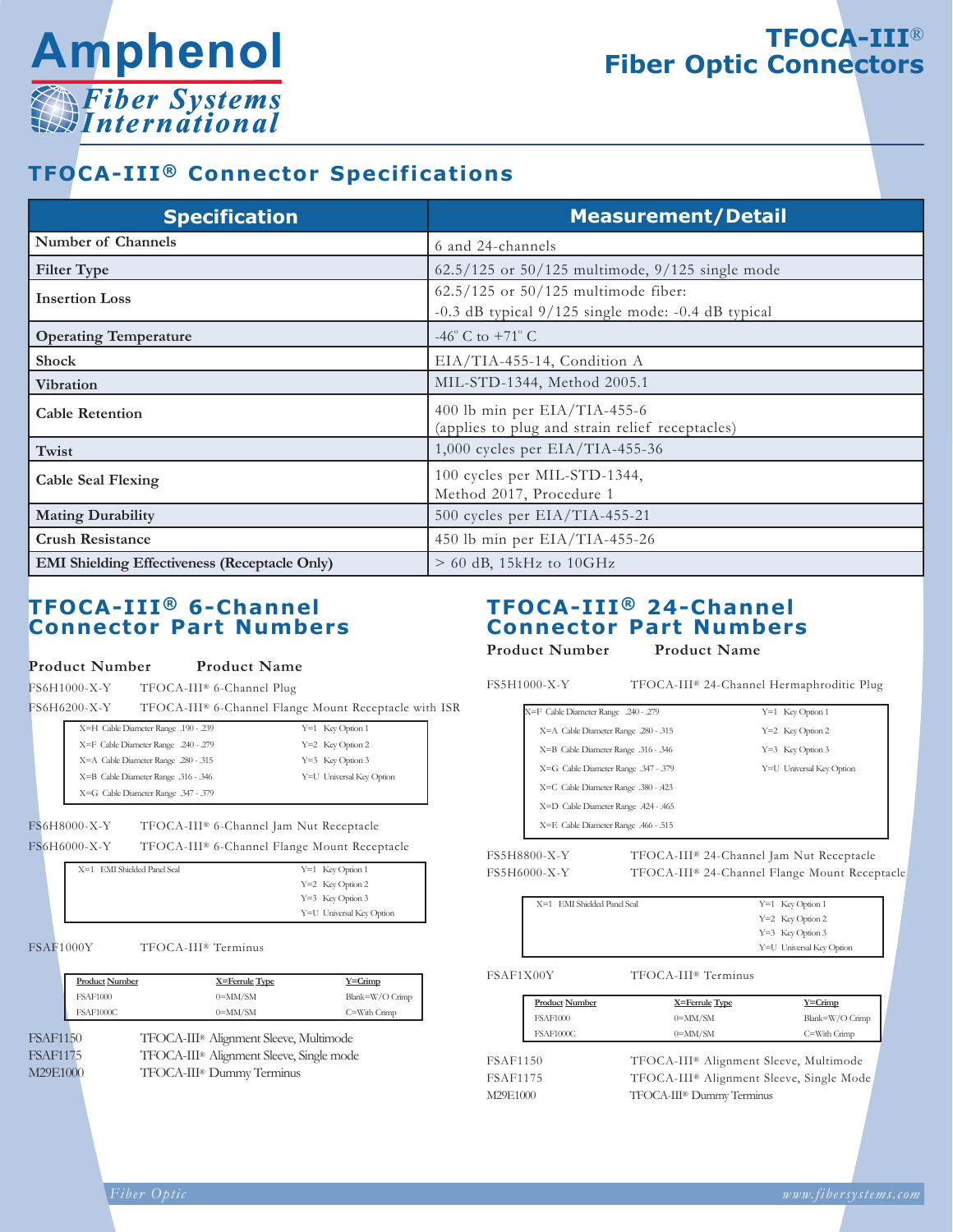

# **TFOCA-III**® **Fiber Optic Connectors**

#### **TFOCA-III® 24-Channel Flange Mount Receptacle with Panel Cutout**



**TFOCA-III® 24-Channel Jam Nut Receptacle with Panel Cutout**



# **TFOCA-III® 24-Channel Hermaphroditic Plug**



*Drawings are not to scale. Measurements are in inches.*